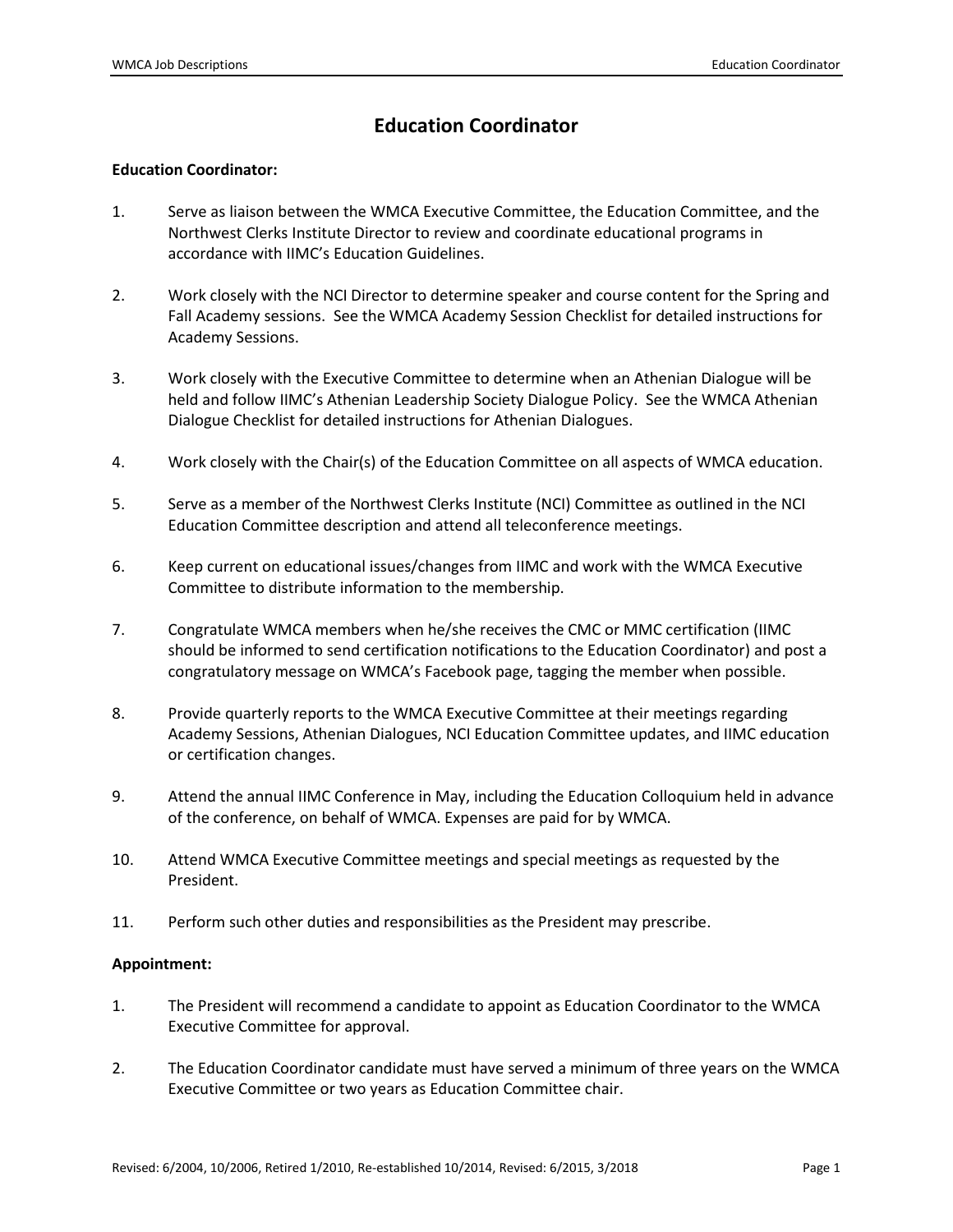3. The Education Coordinator's term shall be three years and he/she may serve for two consecutive terms.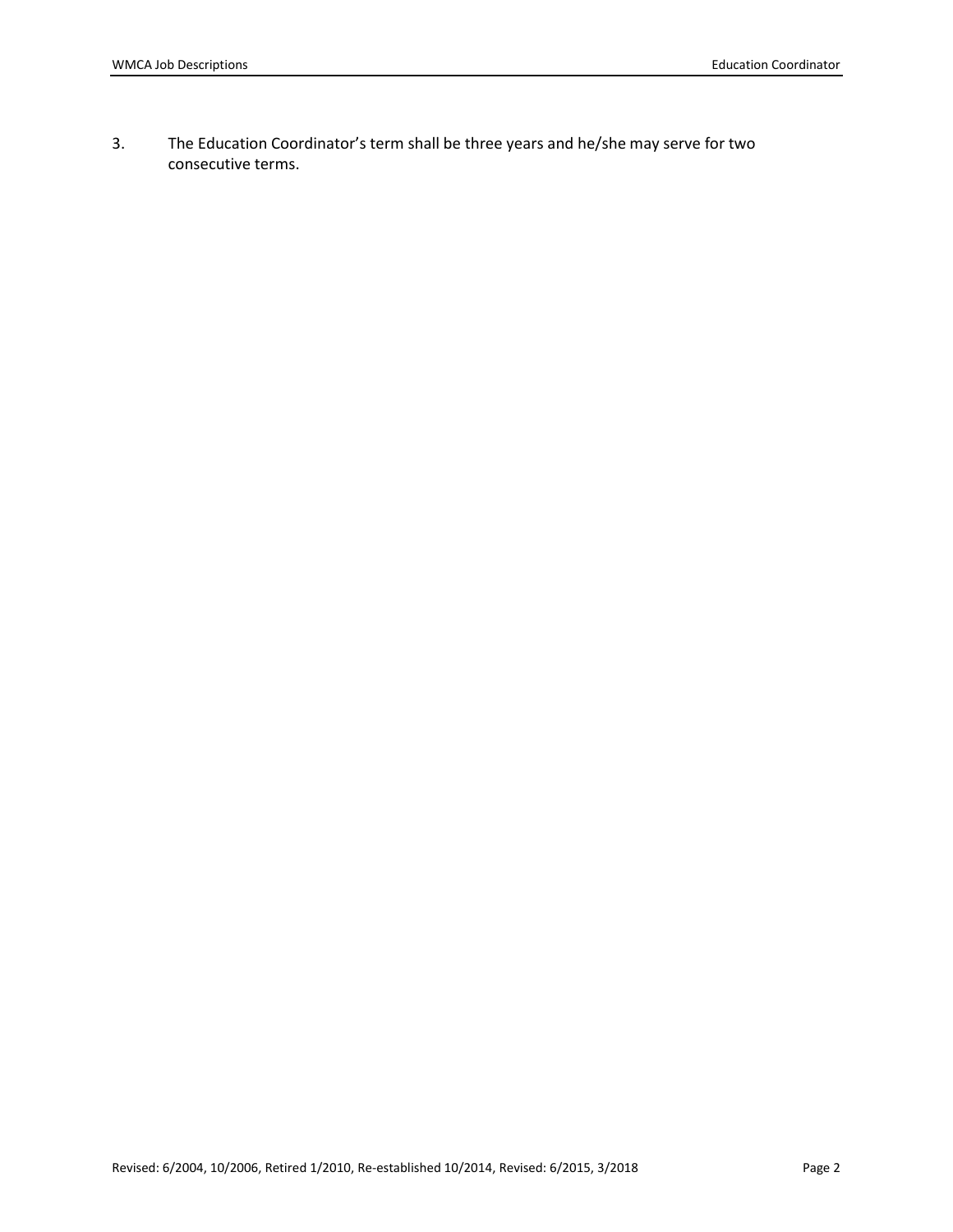# **WMCA ACADEMY SESSION CHECKLIST:**

#### **SIX MONTHS IN ADVANCE**

- Determine location
- Determine topic/course
- Work with Institute Director ("ID") to find speaker
- Get approval from ID for course and speaker
- Finalize contract with speaker

#### **INFO NEEDED FROM SPEAKER:**

- Fee
- Expenses
- **•** Travel Expenses
- Contract
- Supplies
- Room setup
- Handouts: who will prepare?

#### **THREE MONTHS IN ADVANCE**

- Advertise academy in WMCA Newsletter, email blast and on WMCA website
	- o Fall Academy: July, August & September newsletter
	- o Spring Academy: December, January, February newsletter
	- o Include information about available WMCA scholarships
	- o Include information about WCIA/CIAW/AWC RMSA reimbursement/scholarship information
	- Prepare the following:
		- o Evaluations
			- o KTAP
			- $\circ$  Certificates (use approved template to create individual certificates for each attendee and send all to ID)
			- o Agendas (if needed)
- Work with Education Committee Chair to
	- o find appropriate room in desired location
	- o arrange for meal(s) for attendees
- Find hotel to contract with for reduced rate (per diem) for attendees

#### **WEEK BEFORE ACADEMY:**

- Notify Membership Chair of any new members attending Academy
- Send email to attendees containing:
	- o Location & address
	- o Start time
	- o End time
	- o KTAP basics
	- o CMC or MMC points
	- o Attire
	- o Traffic/travel issues (passes, construction, etc)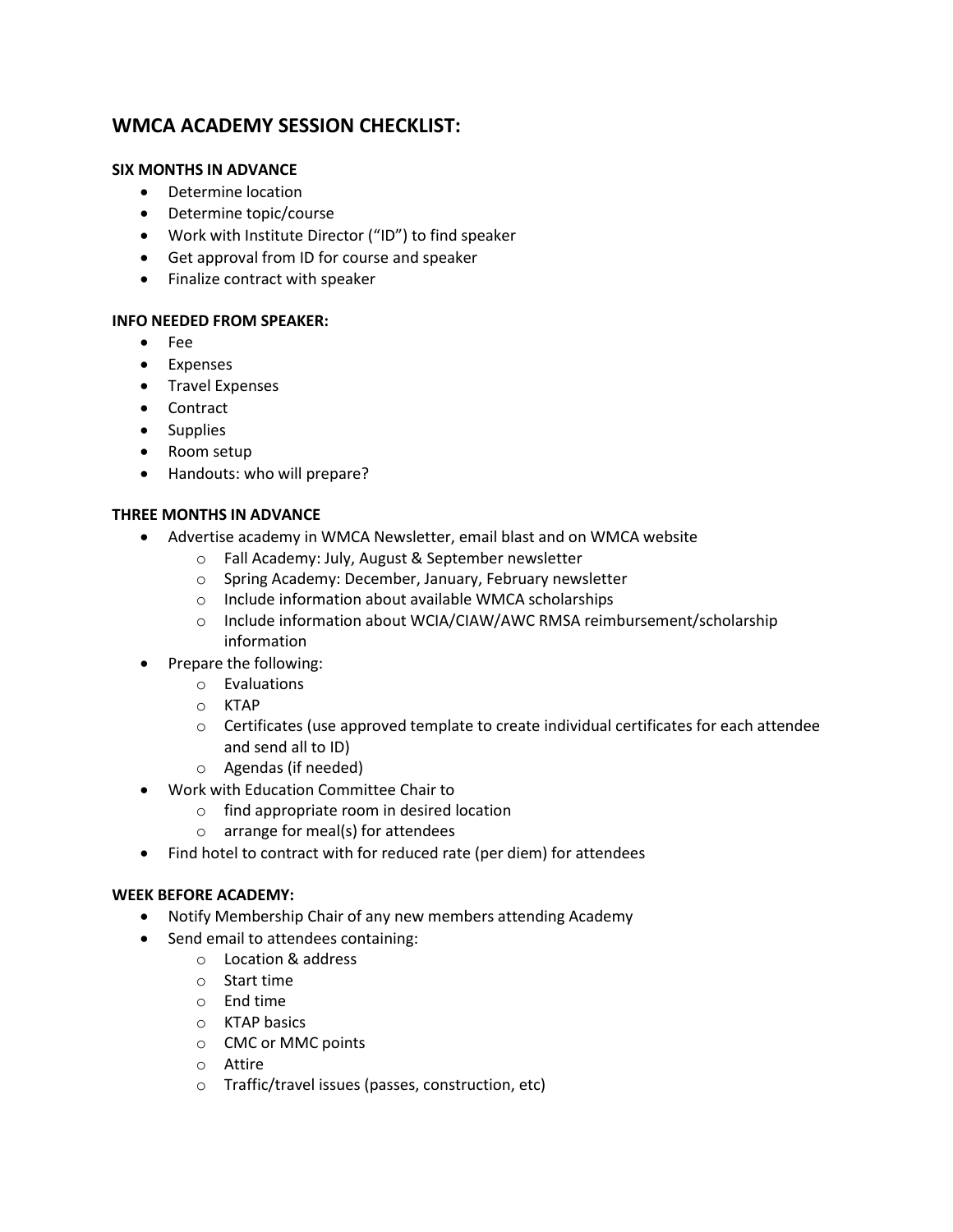#### **BRING TO ACADEMY**

- Morning sign-in sheet
- Afternoon sign-in sheet
- Roster
- Nametags
- Handouts (if speaker is not bringing)
- Speaker Bio
- Agendas (if needed)
- Evaluations
- $\bullet$  KTAP
- Thank you note for speaker
- \$25 gift card (if no speaker fee is paid)

#### **AFTER ACADEMY**

- Determine attendees who attended BOTH morning and afternoon session (only they are eligible for points) and send list to ID
- Send email to eligible attendees:
	- o KTAP and instructions to email to ID within two weeks
	- o WCIA/CIAW/AWC RMSA reimbursement/scholarship information
- Send email to new members re IIMC certification/membership information
- Send email to non-members re WMCA membership and IIMC certification/membership information
- Compile evaluations and send to
	- o ID and Education Committee Chair(s)
	- o Speaker
- Fill out history of Academy expenses/revenue spreadsheet
	- o Get amount paid by each attendees from Treasurer
		- **Registered**
		- **Attended**
		- **No-shows**
		- o Speaker fee
		- o Speaker expenses
		- o Room rental fee
		- o Food expenses
		- o ID travel expenses
	- Prepare academy information for report to EC:
		- o Attendees
		- o Basic evaluation results
		- o Attach evaluation summary
		- o Costs (example)
			- Revenue/Registrations \$9,625 (57x\$125, 5x\$150, and 1x\$200, 5 no-shows) Expenditures \$4,975 est. (speaker fee, meals, room rental, etc) **Net Income \$4,650 est.**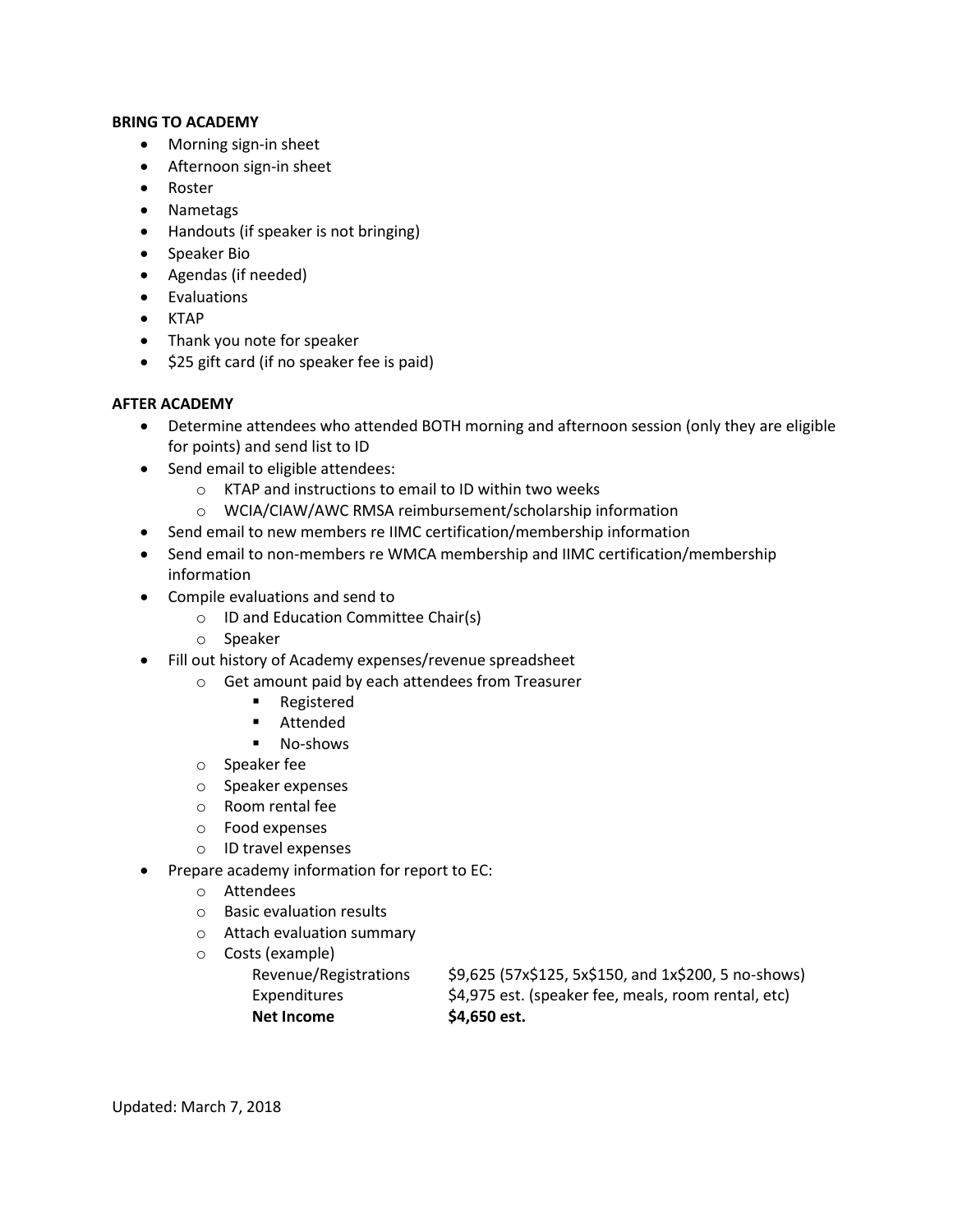# **WMCA ATHENIAN DIALOGUE CHECKLIST:**

### **SIX MONTHS IN ADVANCE**

- Determine location
- Determine date
- Determine book
	- o Ask current President if they would like to choose, if not make a recommendation
	- o If book is not on the IIMC-approved list, seek pre-approval from IIMC
- Determine facilitator (if facilitator is not IIMC-approved, seek pre-approval from IIMC)
- Finalize contract with facilitator

### **INFO NEEDED FROM FACILITATOR:**

- Fee
- Expenses
- **•** Travel Expenses
- Contract
- Supplies
- Room setup
- Handouts: who will prepare?

# **THREE MONTHS IN ADVANCE:**

- Advertise Athenian in WMCA Newsletter, email blast and on WMCA website
	- o July, August, September, & October newsletter (if held in the fall)
	- o December, January, & February newsletter (if held in the spring)
- Information to Include in advertising:
	- o Book title and facilitator
	- o Date
	- o Location
	- o Each participant must purchase his/her own book
	- o information about available WMCA scholarships
- Prepare the following:
	- o Evaluations
	- o Agendas (if needed)
- Find appropriate room in desired location
- Arrange for meal(s) for attendees
- Find hotel to contract with for reduced rate (per diem) for attendees sleeping rooms

#### **WEEK BEFORE ATHENIAN:**

- Check with facilitator regarding who will prepare and bring/distribute:
	- o Assessment
	- o Certificates
- Notify Membership Chair of any new members attending Athenian
- Send email to attendees containing:
	- o Location & address
	- o Start time
	- o End time
	- o Assessment information